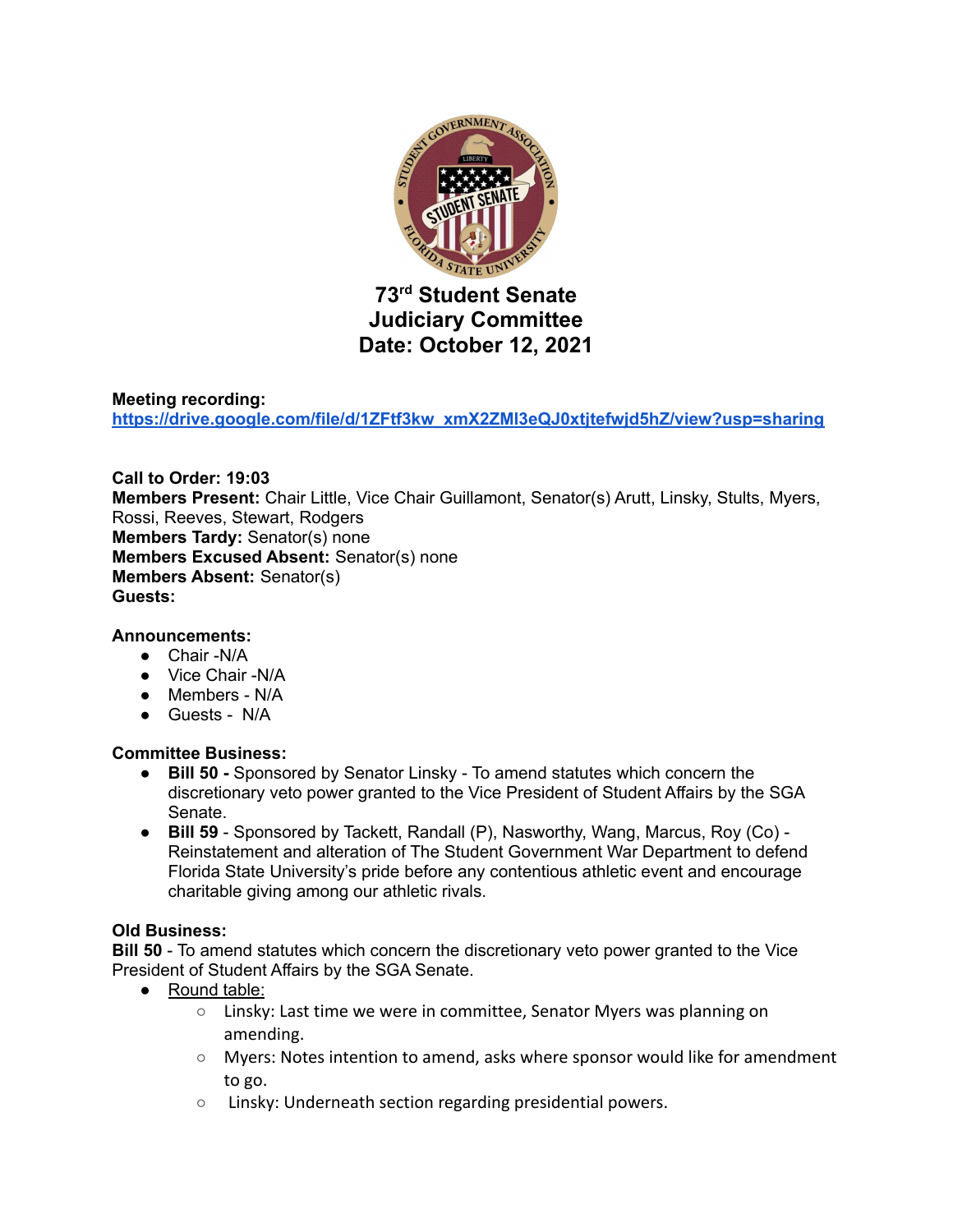- Myers Moves to amend bill
	- 402.2.D.(1): (D)(I) A veto of the Vice President of Student Affairs may be overridden by a two-thirds (2/3rds) vote by the Student Senate.
- Lynsky finds friendly
- Bill is amended
- Myers: Should we not unstrike everything previously unstriken?
- Little: Some of the unstriken things would change substantively
- Myers moves to unstrike everything stricken
	- Arutt seconds
- Lynski finds friendly
- Bill amended
- $\circ$  Lynski mentions possibility of additional amendment that would change statute from 5 to 10 days.
- Rodgers moves to strike instances mentioning 5 days.
	- Myers seconds
		- Linksy finds friendly.
- Bill amended
- Senator Stults moves to amend bill
	- 402.2 B, 402.2 C
	- Senator Reeves seconds
	- Linksy fndds friendly
- Bill amended
- Lynski mentions an idea to amend for overturning veto of VP of SA through 2/3rds vote.
- Myers moves to amend
	- Stults seconds
	- Linsky finds friendly
	- (D)(2) If a veto of the Vice President of Student Affairs is overridden, the legislation shall be enrolled and enacted.
- Little comments on potential amendments to reformat lettering.
- Myers Motions to reorder the sections by alphabetical chronologically
	- Rodgers seconds
- Myers motions to strike consideration and replace with authorization
	- Stults seconds
	- Guillamont objects
	- Myers retracts
- Stults moves to strike authorization and replace with consideration
	- Reeves seconds
	- Linsky finds friendly
- Bill amended, consideration stricken, authorization kept

## ● **Myers moves to call the question, Stults seconds**

- Closing:
	- Linsky: Thanks committee for time. yields
- <u>Vote:</u>
	- Y(Reeves, Myers,Arutt, Stewart, Stults, Rodgers,Rossi, Linsky) N (x) A (Guillamont)
- RESULT:
	- Bill Passes, will be heard in committee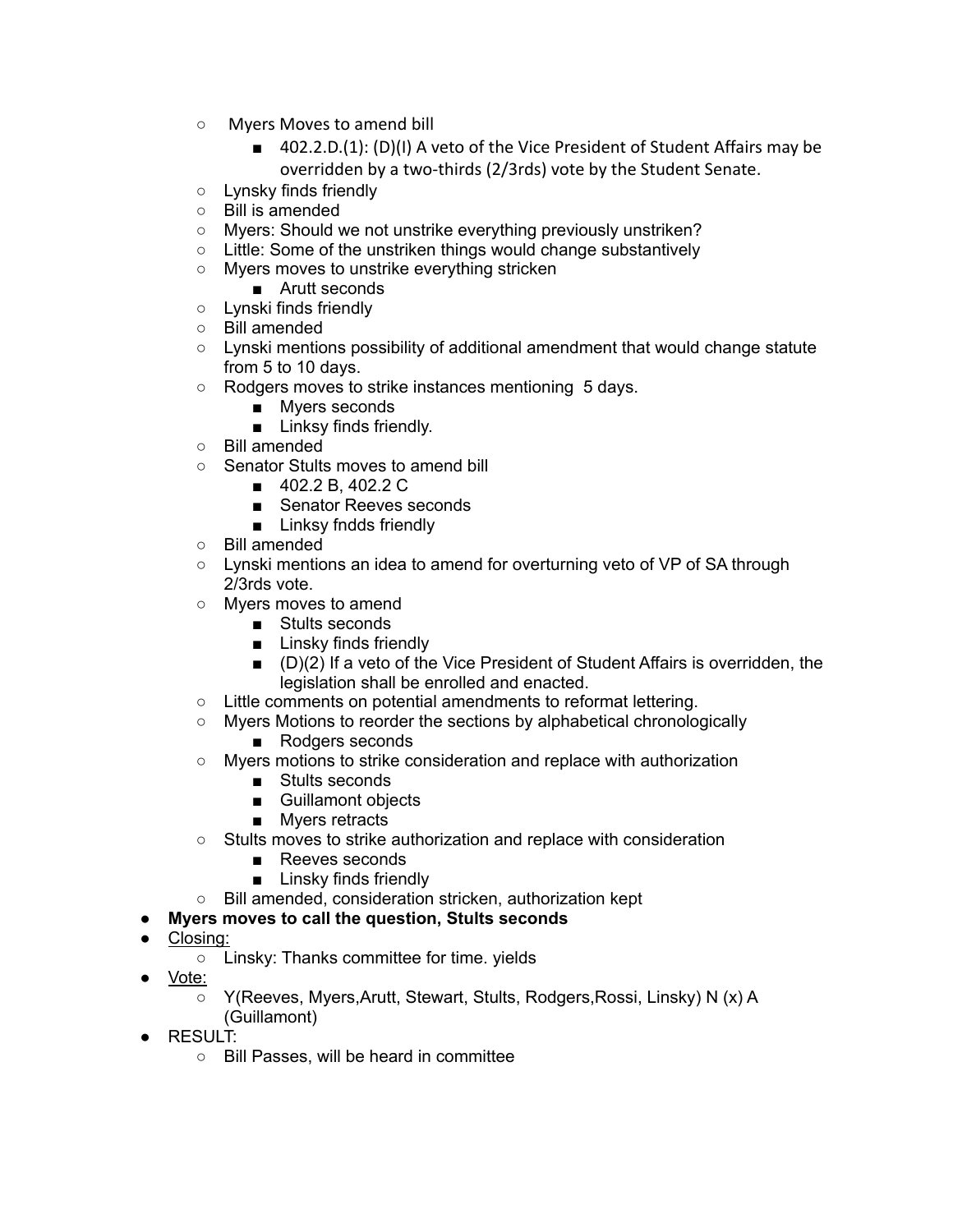### **New Business:**

**Bill 59** - Sponsored by Tackett, Randall (P), Nasworthy, Wang, Marcus, Roy (Co) - Reinstatement and alteration of The Student Government War Department to defend Florida State University's pride before any contentious athletic event and encourage charitable giving among our athletic rivals.

- Opening Statement:
	- $\circ$  Tackett: Discovered there is a war department. Found it humorous, but thinks war department can be useful. Department can be used to combat hunger, will serve as a bridge to student life. Please read whole bill.
- Technical non-debatable:
	- None
- **Myers moves to enter roundtable, Stults seconds**
- Round table:
	- Linsky: What happens if they do not want to compete?
		- Tackett: We win! We can still compete in our games and raise funds for charity.
	- Reeves: Who decides to declare war
		- Tackett: Resolution is passed
	- Linsky: Can one declare war on multiple universities?
		- Tackett: Perhaps post-season, not really sure when this would occur.
		- Randall: Moderation, perhaps some students are overflooded.
	- Linksy comments support for bill.
	- Tackett comments desire for amendment for post season.
	- Linsky mentions support for such an amendment.
	- Reeves inquires on ability for declaring war against teams made up of one member.
		- Randall: They are competing as individuals representing a larger team.
		- Tackett: Protection for single players is included, no single players ought to be targeted.
	- $\circ$  Linsky moves to amend bill D (3)(b)
		- Myers second
		- Tackett finds friendly
		- Amended
	- Myers notes lack of access to document
	- $\circ$  Myres notes that she does not favor an idea to mandate a declaration of war on UF.
	- $\circ$  Randall asks if giving SBP power to declare war against all is an issue given that the intent was for the Senate to decide.
	- Guillamont moves to amend bill to strike out 611.3 C. 4
		- Linksy seconds
		- Sponsors find friendly
	- Randall asks how fundraising will occur
	- Linsky states that this could be coordinated with the respective team
	- Arutt asks how the fundraising will take place
		- Tackett: Sponsor of resolution is responsible for deciphering how and what will be fundraised as well as cooperating with respective universities.
	- ○
- **● Linsky moves to call the question, Myers seconds**
- Closing:
	- $\circ$  Tackett: Thanks for amendment, excited for bill to be heard on senate.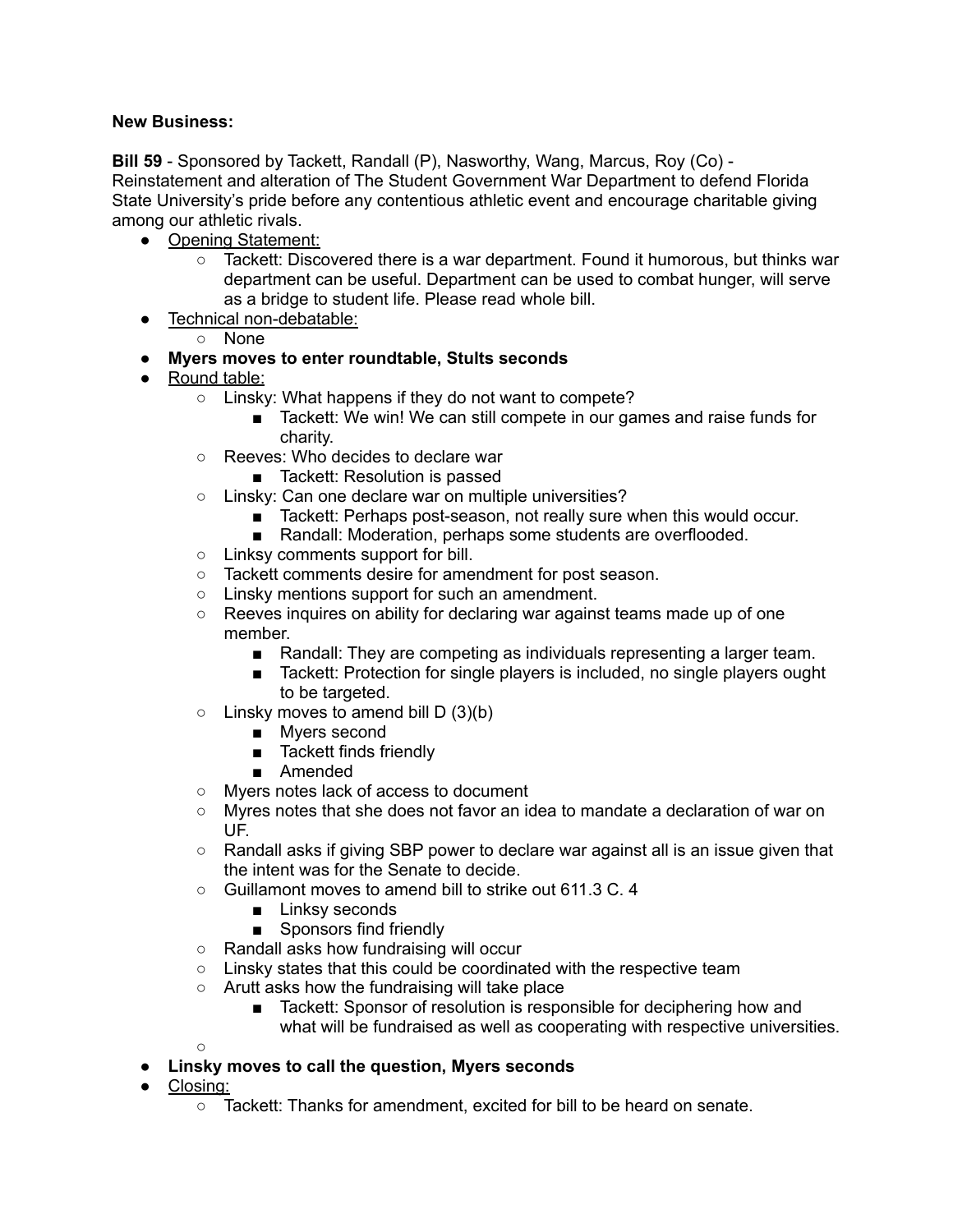- Randall: Thanks for hearing.
- Vote:
	- Y(Stults, Arutt, Rossi, Myers, Reeves,Linksy, Rodgers, Stewart, Guillamont) N (x)  $A(x)$
- RESULT: Bill passes

# **Impeachment Hearing: Preshia**

- Opening Statement:
	- Preshia: Understands he's had absences, but still shows passion for Senate. Notes that he has passed legislation beneficial for the students.
- Technical non-debatable:
	- Myers: Any previously written legislation?
		- Yes, with senator hunter about mental health. Another with sordissian.
	- $\circ$  Myers: Present in committee meetings where legislation was reviewed?
		- Yes
- **● Arutt moves to enter questioning, Stults seconds**
- General Questioning:
	- Preshia: Resolution to prevent bills to remain in committees forever.
		- Getting benches installed around the college of Business.
	- Myers: Questions credibility of Preshia.
	- Stewart: Asks how Preshia will attempt to be more active in Senate in the future.
		- Preshia notes intent to pass legislation and says that he will be at senate.
- **Linsky moves to enter deliberations, Stults seconds**
- Closing:
	- $\circ$  Preshia: Absences are inexcusable and they were his responsibility. Allowing preshia to be a senator will be beneficial for the college of business. Notes his demonstrated interest in remaining as he has been active throughout his suspension hearings.
- Deliberations:
	- Sen. Linsky will not be forwarding senator towards impeachment.
	- Sen. Stewart echoes Linksy's intent.
	- $\circ$  Sen. Reeves agrees with what has been expressed thus far, notes legislation pending.
	- Sen. Guillamont echoes
	- **○ Sen Rodgers moves to call the question**
		- **■ Linsky Seconds**
- Vote:
	- Y(stults) N (Rossi, Myers, Reeves,Rodgers,Linsky, Stewart, Guillamont) A (x)
- RESULT:
	- Senator Preshia is reinstated into Senate

## **Impeachment Hearing: Senator Destinee**

- Opening Statement:
	- Senator Absent
- Deliberations:
	- Senator Stewart: Senator could have asked for a second leave of absence. Notes absence of senator today.
	- Senator Guillamont asks if Senator has contacted anyone regarding absence from committee meeting.
		- Little: Not to her knowledge
	- Reeves: Unexcused absences are very telling.